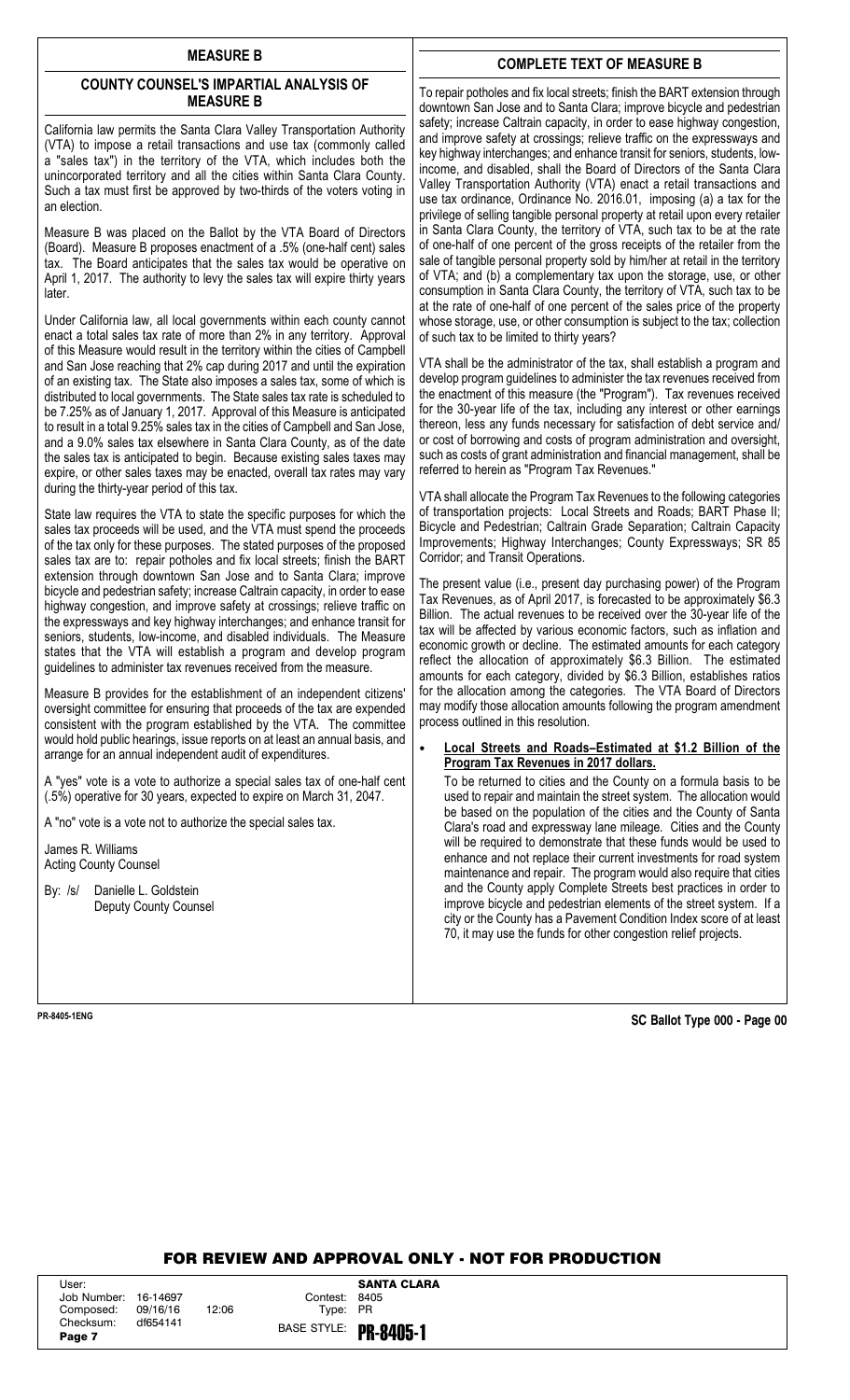# **COMPLETE TEXT OF MEASURE B-Continued**

# • **BART Phase II—Estimated at \$1.5 Billion of Program Tax Revenues in 2017 dollars (capped at a maximum of 25% of Program Tax Revenues).**

To fund the planning, engineering, construction, and delivery costs of BART Phase II, which will create a new regional rail connection by extending BART from the Berryessa Station in San Jose to Santa Clara with stations at Alum Rock/28<sup>th</sup> Street, downtown San Jose, San Jose Diridon Station, and Santa Clara.

### • **Bicycle/Pedestrian–Estimated at \$250 Million of Program Tax Revenues in 2017 dollars.**

To fund bicycle and pedestrian projects of countywide significance identified by the cities, County, and VTA. The program will give priority to those projects that connect to schools, transit, and employment centers; fill gaps in the existing bike and pedestrian network; safely cross barriers to mobility; and make walking or biking a safer and more convenient means of transportation for all county residents and visitors. Bicycle and pedestrian educational programs, such as Safe Routes to Schools, will be eligible for funding. Candidate Projects are set forth in Attachment A.

### • **Caltrain Grade Separation–Estimated at \$700 Million of Program Tax Revenues in 2017 dollars.**

To fund grade separation projects along the Caltrain corridor in the cities of Sunnyvale, Mountain View, and Palo Alto, separating the Caltrain tracks from roadways to provide increased safety benefits for drivers, bicyclists, and pedestrians and also reduce congestion at the intersections.

### • **Caltrain Corridor Capacity Improvements–Estimated at \$314 Million of Program Tax Revenues in 2017 dollars.**

To fund Caltrain corridor capacity improvements and increased service in Santa Clara County in order to ease highway congestion, including: increased service to Morgan Hill and Gilroy, station improvements, level boarding, extended platforms, and service enhancements.

### • **Highway Interchanges–Estimated at \$750 Million of Program Tax Revenues in 2017 dollars.**

To fund highway projects throughout the valley that will provide congestion relief, improved highway operations and freeway access, noise abatement, roadway connection overcrossings, and deploy advanced technology through Intelligent Transportation Systems (ITS). Candidate Projects are set forth in Attachment B.

### • **County Expressways–Estimated at \$750 Million of Program Tax Revenues in 2017 dollars.**

To fund Tier 1 improvement projects in the County's Expressway Plan in order to relieve congestion, improve safety and increase the effectiveness of the expressway system in the county. Candidate Projects are set forth in Attachment C.

### • **State Route 85 Corridor–Estimated at \$350 Million of Program Tax Revenues in 2017 dollars.**

To fund new transit and congestion relief projects on SR 85, including a new transit lane from SR 87 in San Jose to U.S. 101 in Mountain View. Additionally this category will fund noise abatement along SR 85 and will provide funding to study transportation alternatives that include, but are not limited to, Bus Rapid Transit with infrastructure

# **COMPLETE TEXT OF MEASURE B-Continued**

such as stations and access ramps, Light Rail Transit, and future transportation technologies that may be applicable.

# • **Transit Operations–Estimated at \$500 Million of Program Tax Revenues in 2017 dollars.**

The revenue from this program category will provide additional funds specifically for bus operations to serve vulnerable, underserved, and transit dependent populations throughout the county. The goals of the program category are to increase ridership, improve efficiency, enhance mobility services for seniors and disabled, and improve affordability for the underserved and vulnerable constituencies in the county. As VTA considers modifications to bus operations and routes to improve ridership and efficiencies, these funds may also be utilized to maintain and expand service to the most underserved and vulnerable populations. The funds may be used to increase core bus route service frequencies, extending hours of operations to early mornings, evenings and weekends to improve mobility, safe access and affordability to residents that rely on bus service for critical transportation mobility needs. Attachment D describes the list of Candidate Projects and Programs.

The Program Categories will be administered in accordance with program guidelines and policies to be developed and approved by the VTA Board of Directors.

An independent citizen's oversight committee shall be appointed to ensure that the funds are being expended consistent with the approved Program. Annually, the committee shall have an audit conducted by an independent auditor. The audit shall review the receipt of revenue and expenditure of funds. The committee shall hold public hearings, and issue a report annually to inform the Santa Clara County residents how the funds are being spent. The hearings will be public meetings subject to the Brown Act.

To support and advance the delivery of projects in the Program, VTA may issue or enter into financial obligations secured by the tax revenues received from the State Board of Equalization (SBOE), including but not limited to, bonds, notes, commercial paper, leases, loans and other financial obligations and agreements (collectively, "Financing Obligations"), and may engage in any other transactions allowed by law. Notwithstanding anything to the contrary, to obtain the strongest credit ratings and lowest financing costs, VTA may pledge up to the full amount of tax revenues received from the SBOE as security for any Financing Obligations of the Program and may contract with the SBOE to have pledged amounts transferred directly to a fiduciary, such as a bond trustee, to secure Financing Obligations to fund any project in the Program. Any Financing Obligation shall be fully paid prior to the expiration of this tax measure.

If approved by a 3/4 majority of the VTA Board of Directors, and only after a noticed public meeting in which the County of Santa Clara Board of Supervisors, and the city council of each city in Santa Clara County have been notified at least 30 days prior to the meeting, VTA may modify the Program for any prudent purpose, including to account for the results of any environmental review required under the California Environmental Quality Act of the individual specific projects in the Program; to account for increases or decreases in federal, state, and local funds, including revenues received from this tax measure; to account for unexpected increase or decrease in revenues; to add or delete a project from the Program in order to carry out the overall purpose of the Program; to maintain consistency with the Santa Clara Valley Transportation Plan; to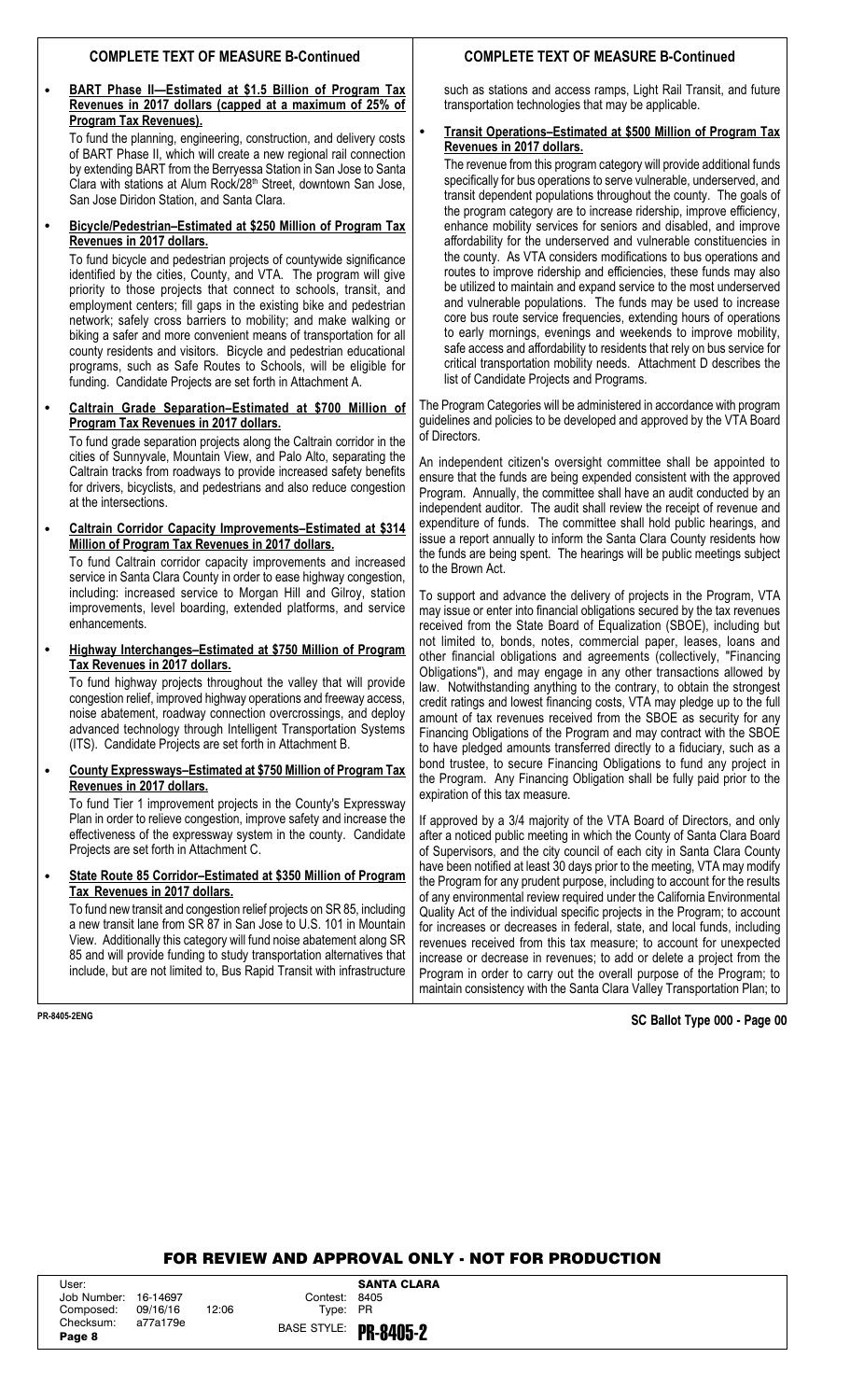# **COMPLETE TEXT OF MEASURE B-Continued COMPLETE TEXT OF MEASURE B-Continued**

shift funding between project categories; or to take into consideration new innovations or unforeseen circumstances.

# **ATTACHMENT A ENVISION SILICON VALLEY BICYCLE AND PEDESTRIAN CANDIDATE LIST**

### **Project**

Implementation of Santa Clara Countywide Bicycle Plan\* Trails in Expressway Rights-of-Way Alum Rock Trail Coyote Creek Trail Completion Lions Creek Trail Lower Silver Creek Trail Miramonte Avenue Bikeways Fremont Road Pathway Los Gatos Creek Trail Connector to SR 9 Berryessa Creek Trail West Llagas Creek Trail Guadalupe River Trail-Extension to Almaden Three Creeks Trail East from Guadalupe River to Coyote Creek Trail Five Wounds Trail from William Street to Mabury Road/Berryessa Hwy. 237 Bicycle Trail: Great America Parkway to Zanker (Class I, II, and IV) Lower Guadalupe River Access Ramps Los Gatos Creek Trail Gap Closure Calabazas Creek Trail San Tomas Aquino Trail Extension to South & Campbell Portion Union Pacific Railroad Trail Stevens Creek Trail Extension Hamilton Avenue/Highway 17 Bicycle Overcrossing Pedestrian/Bicycle Bridge over SR 17 from Railway/Sunnyside to Campbell Technology Parkway Mary Avenue Complete Streets Conversion UPRR Bicycle/Pedestrian Bridge Crossing: Stevens Creek Boulevard to Snyder Hammond House/Rancho San Antonio Park Montague Expressway Bicycle/Pedestrian Overcrossing at Milpitas BART Station Shoreline/101 Bicycle/Pedestrian Bridge Mayfield Tunnel Pedestrian/Bicycle under Central Expressway connecting to San Antonio Caltrain Station South Palo Alto Caltrain Bicycle/Pedestrian Crossing Matadero Creek Trail Undercrossing Caltrain Capitol Undercrossing Phelan Avenue Pedestrian/Bicycle Bridge over Coyote Creek Newhall Street Bicycle/Pedestrian Overcrossing over Caltrain Tracks Kiely Bicycle/Pedestrian Overcrossing Winchester Bicycle/Pedestrian Overcrossing Bernardo Caltrain Undercrossing San Tomas Aquino Creek Trail Underpass at 49er Stadium Latimer Avenue Bicycle/Pedestrian Overcrossing

Bicycle/Pedestrian safety education at approximately 200 schools Implementation of Pedestrian Access to Transit Plan (VTA)\* Bike amenities at transit stops and on transit vehicles Countywide Vision Zero Program (VTA)\* Highway 9 Pedestrian Safety Improvements

\*These plans are currently being developed/updated and projects are being identified.

### **ATTACHMENT B ENVISION HIGHWAY PROGRAM CANDIDATE LIST Project**

US 101 Improvements in the cities of Palo Alto and Mountain View to address regional connectivity and circulation between San Antonio Road and Charleston Road at the US 101/San Antonio Road, US 101/Rengstorff/Charleston Road and US 101/Shoreline Boulevard interchanges.

SR 85/SR 237 Area Improvements in Mountain View to address mainline congestion and regional connectivity through the SR 85/SR 237 connector, SR 85/El Camino Real interchange, and the SR 237/El Camino/Grant Road interchange.

SR 237/US 101/Mathilda Avenue Area Improvements in Sunnyvale to address local roadway congestion.

SR 237 Corridor Improvements in the cities of San Jose, Santa Clara and Milpitas to address mainline congestion and regional connectivity by addition of SR 237 westbound/eastbound auxiliary lanes between Zanker Road and North First Street, improvements at the SR 237/Great America Parkway westbound off-ramp, and replacement/widening of the Calaveras Boulevard structures over the UPRR tracks.

West County Improvements along I-280 in Cupertino, Los Altos, Los Altos Hills and Sunnyvale to address mainline congestion with mainline and interchange improvements from Magdalena Avenue to the San Mateo County line.

SR 85/I-280 Area Improvements in Cupertino, Los Altos, and Sunnyvale to address regional connectivity through a northbound I-280 braided ramp between SR 85 and Foothill Boulevard and improvements at the northbound I-280 off-ramp to Foothill Boulevard.

US 101/Trimble Road/De La Cruz Boulevard to Zanker Road Area Improvements to address local roadway connectivity and mainline congestion in San Jose and Santa Clara with US 101/Trimble Road/De La Cruz Boulevard interchange improvements, southbound US 101/SB 87 connector improvements, and a new US 101/Zanker Road interchange.

US 101/Old Oakland Road Improvements in San Jose to address local roadway congestion, access and connectivity.

A new interchange at US 101/Mabury Road in San Jose to address regional access.

I-680 Corridor Improvements in San Jose to address mainline congestion and regional connectivity by improving the I-680/Alum Rock Avenue and I-680/McKee Road interchanges.

I-280/Lawrence Expressway/Stevens Creek Boulevard Interchange Improvements to address mainline and local roadway congestion.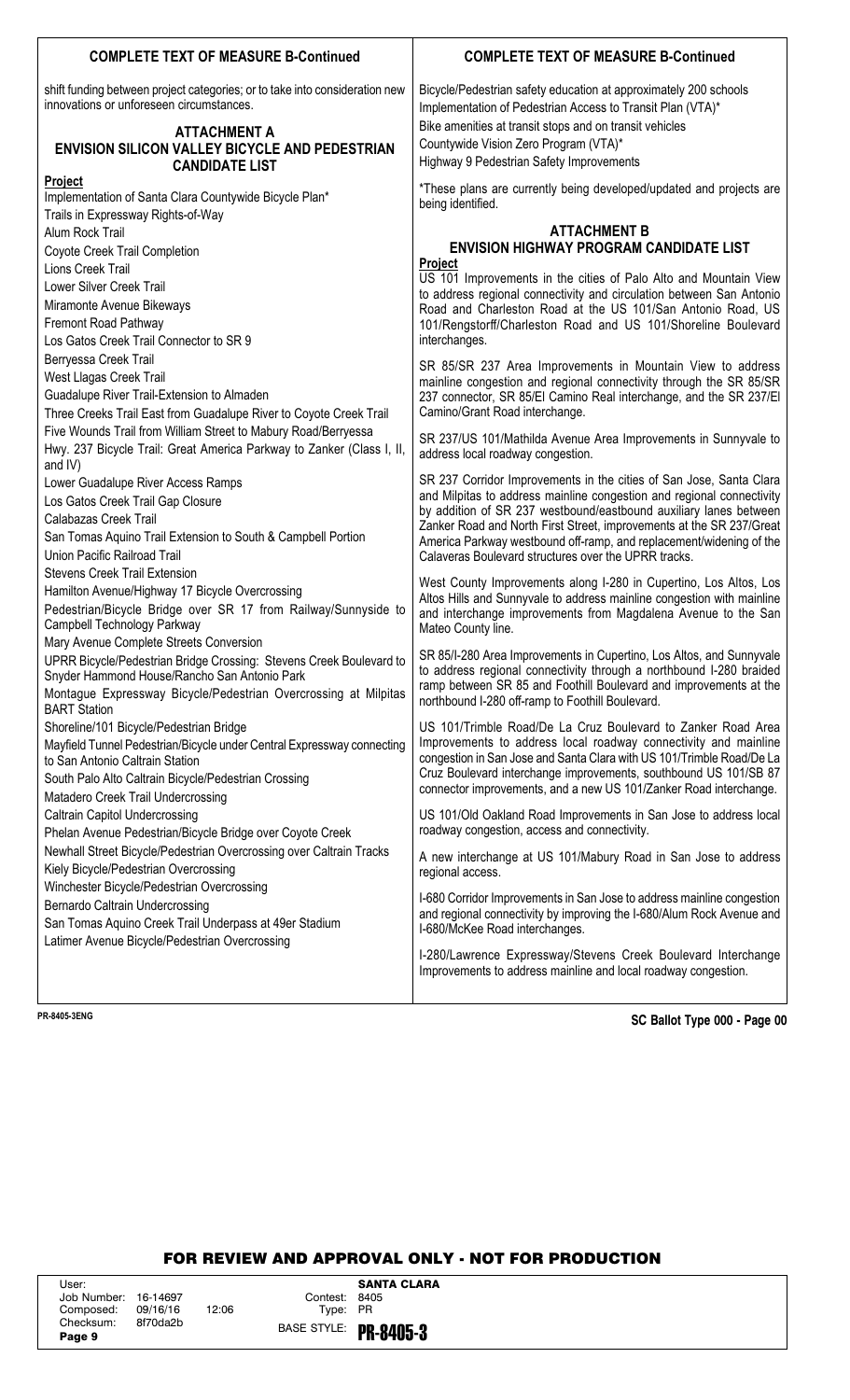# **COMPLETE TEXT OF MEASURE B-Continued**

I-280/Saratoga Avenue Interchange Improvements to address local circulation and mainline congestion.

I-280/Winchester Boulevard Area Improvements in Santa Clara and San Jose to address regional connectivity and local circulation.

SR 87 Corridor Technology-based Improvements in San Jose to address mainline congestion and system reliability through the implementation of technology-based operational improvements to the freeway.

Highway 17 Corridor Congestion Relief: Upgrade Highway 17/9 interchange to improve pedestrian and bicycle safety, mobility, and roadway operations; deploy advanced transportation technology to reduce freeway cut through traffic in Los Gatos, including traffic signal control system upgrades in Los Gatos, Traveler Information System, advanced ramp metering systems; support Multi-Modal Congestion Relief Solutions, including enhanced Highway 17 Express Bus service, implementing local bus system improvements that reduce auto trips to schools, work, and commercial areas in Los Gatos; and develop park and ride lots to serve as transit hubs for express bus, shuttles, local bus system connections.

SR 17 Southbound/Hamilton Avenue Off-ramp Widening Improvements in Campbell to address mainline congestion and local circulation.

SR 17/San Tomas Expressway Improvements in Campbell to address mainline congestion and local circulation.

US 101/Blossom Hill Boulevard Improvements in San Jose to address local roadway congestion and connectivity, including for bicyclists and pedestrians.

US 101 Improvements in Gilroy to address mainline congestion and regional connectivity with a new US 101/Buena Vista Avenue interchange and US 101/SR 152 10th Street ramp and intersection improvements.

SR 152 Corridor Improvements in Gilroy including US 101/SR 25 interchange improvements to address regional connectivity and goods movement network improvements.

I-280/Wolfe Road Interchange Improvements in Cupertino to address mainline congestion and improve local traffic circulation.

I-880/Charcot Avenue Overcrossing in San Jose to address local relief circulation and adjacent I-880 interchanges congestion relief.

Noise Abatement Projects in Santa Clara County to implement treatments to address existing freeway noise levels throughout the county.

Intelligent Transportation Systems (ITS) Projects in Santa Clara County such as integrated corridor management systems, traffic operations systems, ramp metering, managed lanes, and local traffic signal control systems to address freeway mainline congestion and local roadway congestion caused by cut-through traffic.

# **COMPLETE TEXT OF MEASURE B-Continued**

# **ATTACHMENT C SANTA CLARA COUNTY EXPRESSWAY IMPROVEMENTS (TIER 1)**

### **Project**

Almaden Expressway at SR-85-Interim Improvements

Almaden Expressway at Branham Lane Intersection Improvements Almaden Expressway at Camden Ave Intersection Improvements Capitol Expressway Widening and Interchange Modifications between I-680 and Capitol Avenue

Central Expressway at Thompson Intersection Improvements

Foothill Expressway Auxiliary Lanes between El Monte and San Antonio Lawrence Expressway at Homestead Road Interim Improvements

Lawrence Expressway at Homestead Road Grade Separation

Lawrence Expressway from Reed/Monroe to Arques Grade Separation Montague Expressway Complete 8-lane Widening including HOV lanes and Auxiliary Lanes between Great Mall and McCarthy/O'Toole

Oregon-Page Mill Widening (possible HOV lanes) and Trail between I-280 and Foothill Expressway

Oregon-Page Mill Intersection Improvements between Porter and Hansen Oregon-Page Mill/El Camino Real Intersection Improvements

San Tomas Expressway Widening and Trail between Homestead and Stevens Creek

Santa Teresa-Hale Corridor Road and Trail between Dewitt and Main Santa Teresa-Hale Corridor Widening and Trail between Long Meadow and Fitzgerald

SR 17/San Tomas Expressway Interim Improvements

I-280/Foothill Expressway Interchange Modifications and Auxiliary Lane to Homestead

I-280/Oregon-Page Mill Road Interchange Reconfiguration Expressway ITS/Signal System Countywide

# **ATTACHMENT D TRANSIT OPERATIONS CANDIDATE PROJECTS AND PROGRAMS LIST**

• Expand mobility services and affordable fare programs for seniors, disabled, students and low-income riders.

This project would provide funds to develop and expand senior and disabled transportation mobility programs and services. The proposed program would provide mobility options such as coordinated eligibility services and enhanced mobility options provided in a secure and safe manner for the most vulnerable and underserved residents in the County, such as seniors and persons with disabilities. It would support mobility options including maintaining the paratransit service coverage area and service expansion by extending hours of operation and weekend service. The funds would also establish permanent and augment discount fare programs to increase transit access for low-income, underserved and vulnerable populations unable to afford standard fares.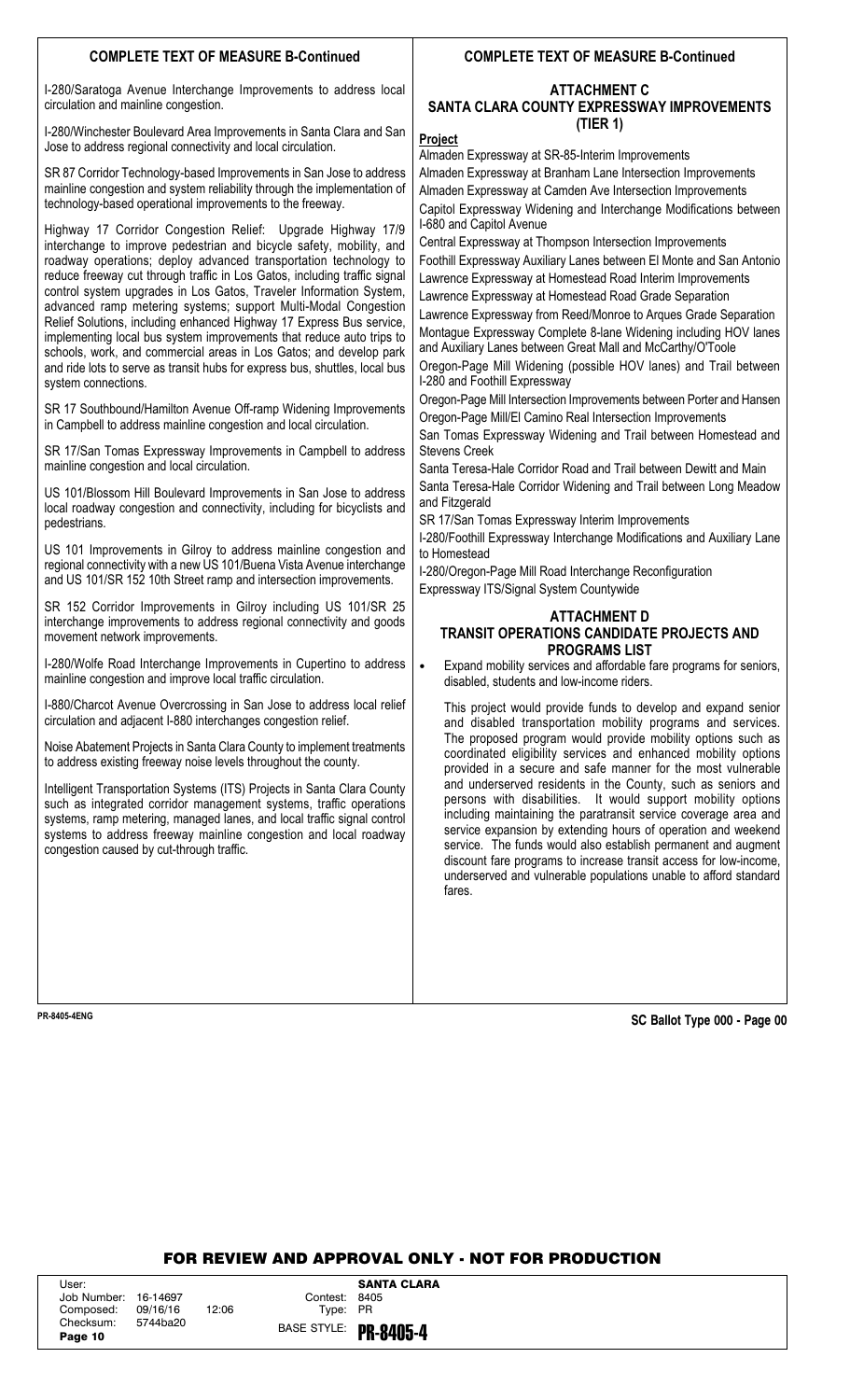# **COMPLETE TEXT OF MEASURE B-Continued**

• Enhance Frequent Core Bus Network.

The project would upgrade service frequency on VTA's top core network routes to 15-minutes or faster. Some specific examples include expanding the number of high frequency core routes and expanding the schedule of existing services. This may also include enhancing frequency of services during early mornings, evenings and weekends in order to improve convenience, reliability, connectivity, ridership, farebox recovery and support local land use plans. The upgrade would improve the quality of service for vulnerable, underserved and transit dependent populations as well as existing riders and attract new riders which would decrease vehicle miles traveled, traffic congestion and pollution.

• Improve amenities at bus stops to increase safety, security and access.

The project would provide funds for system wide improvements to bus stops, transit centers and stations including new and replacement shelters, lighting, access improvements including safe sidewalk connections, passenger information signs and security.

• Support new innovative transit service models to address first/last mile connections.

The project would support affordable new innovative transit service models to address first/last mile connections including FLEX type services, dynamic on-demand subscription shuttles and partnerships with other demand responsive service providers serving vulnerable, underserved and transit dependent populations.

# **ARGUMENT IN FAVOR OF MEASURE B**

Uncommon allies united for a common goal: Relieve Traffic; Repair our Roads. That's why the League of Women Voters, San Jose Silicon Valley Chamber of Commerce, League of Conservation Voters, former U.S. Transportation Secretary Norman Mineta and Senator Dianne Feinstein are championing Measure B to provide vital local funding to fill potholes, maintain roads and reduce traffic throughout Santa Clara County.

We are fortunate to enjoy a special quality of life here. Unfortunately, many of Santa Clara County's roads are in dire need of repair and we're spending too much time trapped in traffic. We need meaningful countywide congestion relief.

Measure B will:

- Finish the BART extension to downtown San Jose and Santa Clara
- Relieve traffic congestion on all 10 Expressways (Almaden, Capitol, Central, Foothill, Lawrence, Montague, Page Mill, San Tomas, Santa Teresa, Hale) and key highway interchanges
- Protect and enhance transit options for seniors, the disabled, students and the poor
- Repair roads and fix potholes in all 15 cities
	- Improve bicycle and pedestrian safety, especially near schools
- Increase Caltrain capacity, easing highway congestion and improving safety at grade crossings
- Connect BART/Caltrain in downtown San Jose and Santa Clara, with platform-to-platform connections, to finally provide rapid rail around the entire Bay Area

Voting YES on Measure B provides Santa Clara County with a source of locally controlled funding to repair and maintain our roads and improve safety. Measure B helps Santa Clara County secure state and federal matching funds, otherwise lost to other regions.

The state or federal government cannot take away Measure B funds. We need to act now; the longer we wait, the more expensive these improvements become.

Measure B mandates strong taxpayer safeguards, including independent financial audits with citizen oversight. Elected leaders will be held accountable to spend funds as promised.

Measure B repairs our roads and contributes to a better quality of life throughout Santa Clara County. Join us in supporting Measure B.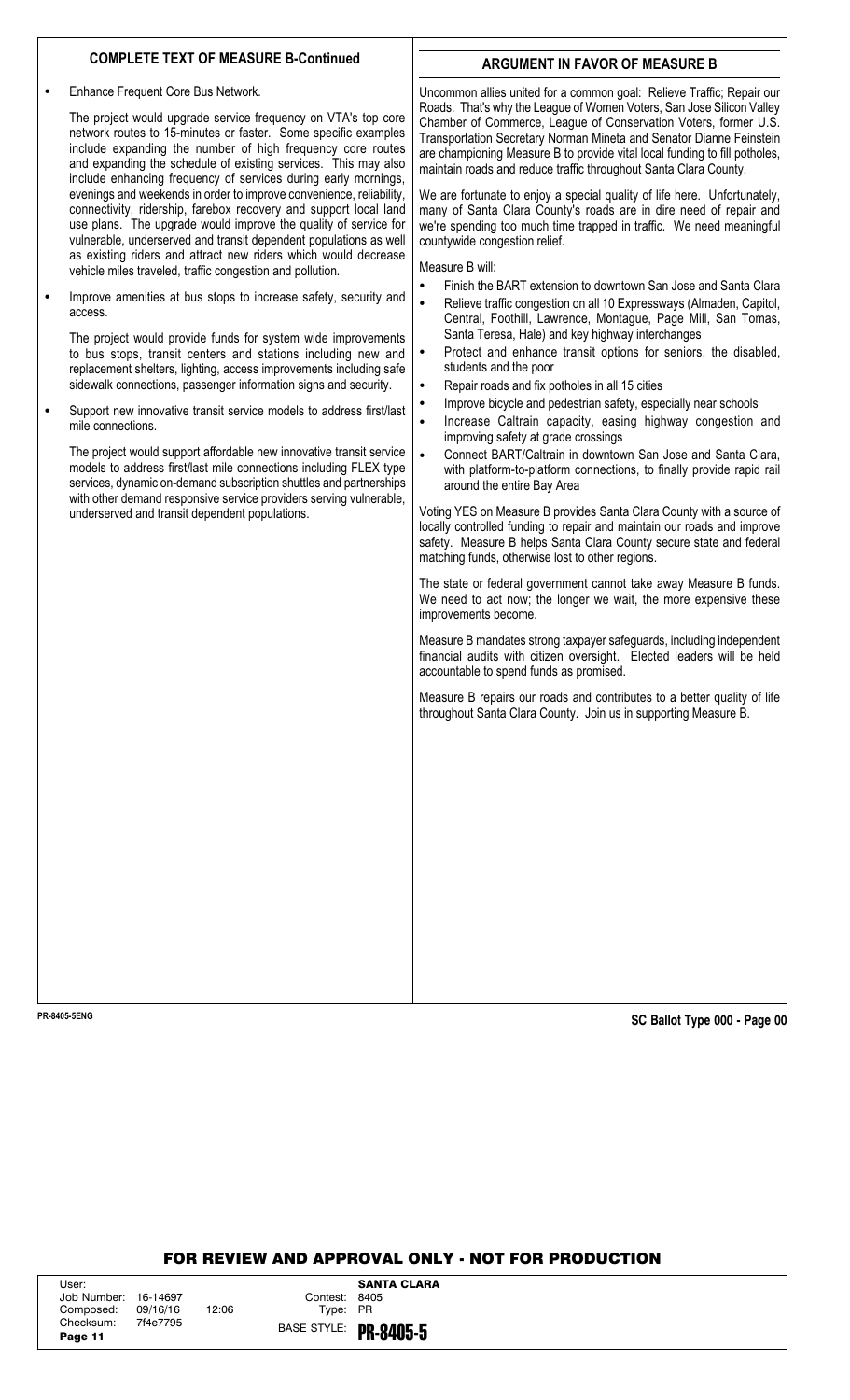# ARGUMENT IN FAVOR OF MEASURE B-Continued **REBUTTAL TO ARGUMENT IN FAVOR OF MEASURE B** Has your commute improved since Measure A in 2000? One thing is abundantly clear: If VTA actually could deliver "meaningful countywide congestion relief" they would have done it by now. This is a promise they can't deliver on. Measure B would add a big increase to an already hefty transportation sales tax. What confidence do you have that you will ever benefit from it? Look at the performance of Measure A from 2000. VTA's Capital Program Dashboard shows that no Measure A projects have been completed. The most expensive project, BART to Santa Clara, was cut in half. Why trust that Measure B will be any different? Voters deserve to see projects delivered before being asked to pay more taxes! We've seen all this before: traffic keeps getting worse. The billions spent from existing taxes are not making our lives better. Clearly, the strategy doesn't work. Doing more of the same will continue to produce unacceptable results. Measure B is a recipe for failure. We need a new direction. For example, voters need to consider whether major employers should pay more to reduce the congestion impacts of their employees' commutes. Voting NO on Measure B sends a strong message: Find a new direction for our county--one that is good for the environment, good for the economy, and good for our health. Please vote NO on Measure B. After the "bait and switch" of 2000's Measure A, let's not give VTA a \$6.3 billion blank check. /s/ Michael J. Ferreira Executive Committee Chair, Loma Prieta Chapter, Sierra Club /s/ Mark W.A. Hinkle President of the Silicon Valley Taxpayers Association /s/ John M. Inks Mountain View City Councilmember /s/ Elizabeth C. Brierly Santa Clara County Homeowner and Lifelong Resident www.YesMeasureB.com /s/ Roberta Hollimon Chair, Council of the Leagues of Women Voters of Santa Clara **County** /s/ Matthew Mahood President & CEO, San Jose Silicon Valley Chamber of Commerce /s/ Rod Diridon, Sr. Chair Emeritus, League of Conservation Voters of Santa Clara **County** /s/ Michael E. Engh President, Santa Clara University /s/ Darryl Von Raesfeld Fire Chief, City of San Jose (Retired)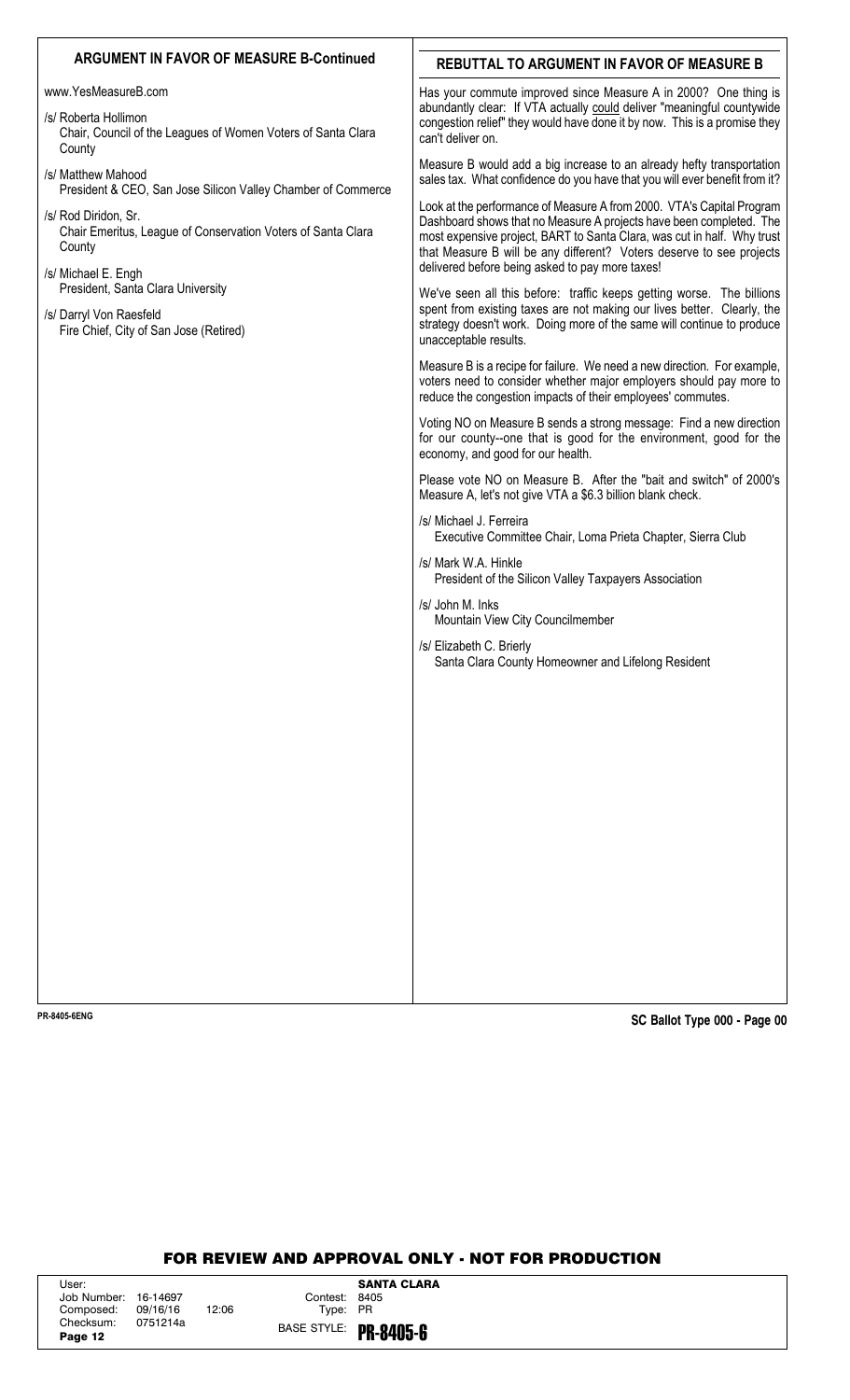| <b>ARGUMENT AGAINST MEASURE B</b>                                                                                                                                                                                                                                                                                                                                                                                                                                                                                                                                                 | <b>ARGUMENT AGAINST MEASURE B-Continued</b>                                                      |
|-----------------------------------------------------------------------------------------------------------------------------------------------------------------------------------------------------------------------------------------------------------------------------------------------------------------------------------------------------------------------------------------------------------------------------------------------------------------------------------------------------------------------------------------------------------------------------------|--------------------------------------------------------------------------------------------------|
| Each year you are stuck in worse congestion. The 1% sales tax you've<br>paid for the past thirty years to "relieve traffic" hasn't worked. Will raising<br>the tax by 44% really "relieve traffic"?                                                                                                                                                                                                                                                                                                                                                                               | For more information: www.No2VTAmeasureB.org<br>Twitter: #No2VTAmeasureB<br>Phone: 408-604-0932  |
| Santa Clara County has tremendously congested roadways and one of<br>the very worst performing light rail systems in the nation. Bus service is<br>unusable and scheduled to get worse.                                                                                                                                                                                                                                                                                                                                                                                           | /s/ Gladwyn d' Souza<br>Regional Chair, Loma Prieta Chapter, Sierra Club<br>/s/ Mark W.A. Hinkle |
| Population has increased since 2001, while transit ridership has declined<br>23 percent. If allowed to continue, the whole county will end up in gridlock.                                                                                                                                                                                                                                                                                                                                                                                                                        | President: Silicon Valley Taxpayers Association<br>/s/ John M. Inks                              |
| Let's not put even more money into a failed strategy!                                                                                                                                                                                                                                                                                                                                                                                                                                                                                                                             | Mountain View City Councilmember                                                                 |
| Here is the actual list of projects promised by Measure A in 2000, and<br>what happened since then:                                                                                                                                                                                                                                                                                                                                                                                                                                                                               | /s/ Andy Chow<br>President, BayRail Alliance                                                     |
| - Connect BART to Milpitas, San Jose, Santa Clara (project was cut in<br>half and is still not complete)<br>- Build rail connection from San Jose Airport to BART, Caltrain, light rail<br>(project canceled)<br>- New vehicles for disabled access, senior safety, clean air buses<br>(completed)<br>- New light rail throughout Santa Clara County (one corridor changed into<br>a bus lane project; other corridors canceled)<br>- Expand, electrify Caltrain (project is delayed more than 15 years)<br>- Increase rail, bus service (2015 service was 13% below 2001 levels) | /s/ Elizabeth C. Brierly<br>San Jose Homeowner & Lifelong Santa Clara County Resident            |
| The County Civil Grand Jury determined in 2004 that "The VTA Board<br>has proceeded with a transit capital improvement plan that cannot<br>accomplish all that was promised in Measure A." That certainly turned<br>out to be the case.                                                                                                                                                                                                                                                                                                                                           |                                                                                                  |
| Why vote for another bait-and-switch?                                                                                                                                                                                                                                                                                                                                                                                                                                                                                                                                             |                                                                                                  |
| This election will be close. Your vote can help defeat this tax increase<br>and send a message that new thinking is needed. Air quality and climate<br>change demand new solutions.                                                                                                                                                                                                                                                                                                                                                                                               |                                                                                                  |
| For short and long-term traffic relief, please vote No.                                                                                                                                                                                                                                                                                                                                                                                                                                                                                                                           |                                                                                                  |
| Demand a new direction!                                                                                                                                                                                                                                                                                                                                                                                                                                                                                                                                                           |                                                                                                  |
|                                                                                                                                                                                                                                                                                                                                                                                                                                                                                                                                                                                   |                                                                                                  |
|                                                                                                                                                                                                                                                                                                                                                                                                                                                                                                                                                                                   |                                                                                                  |
|                                                                                                                                                                                                                                                                                                                                                                                                                                                                                                                                                                                   |                                                                                                  |
|                                                                                                                                                                                                                                                                                                                                                                                                                                                                                                                                                                                   |                                                                                                  |